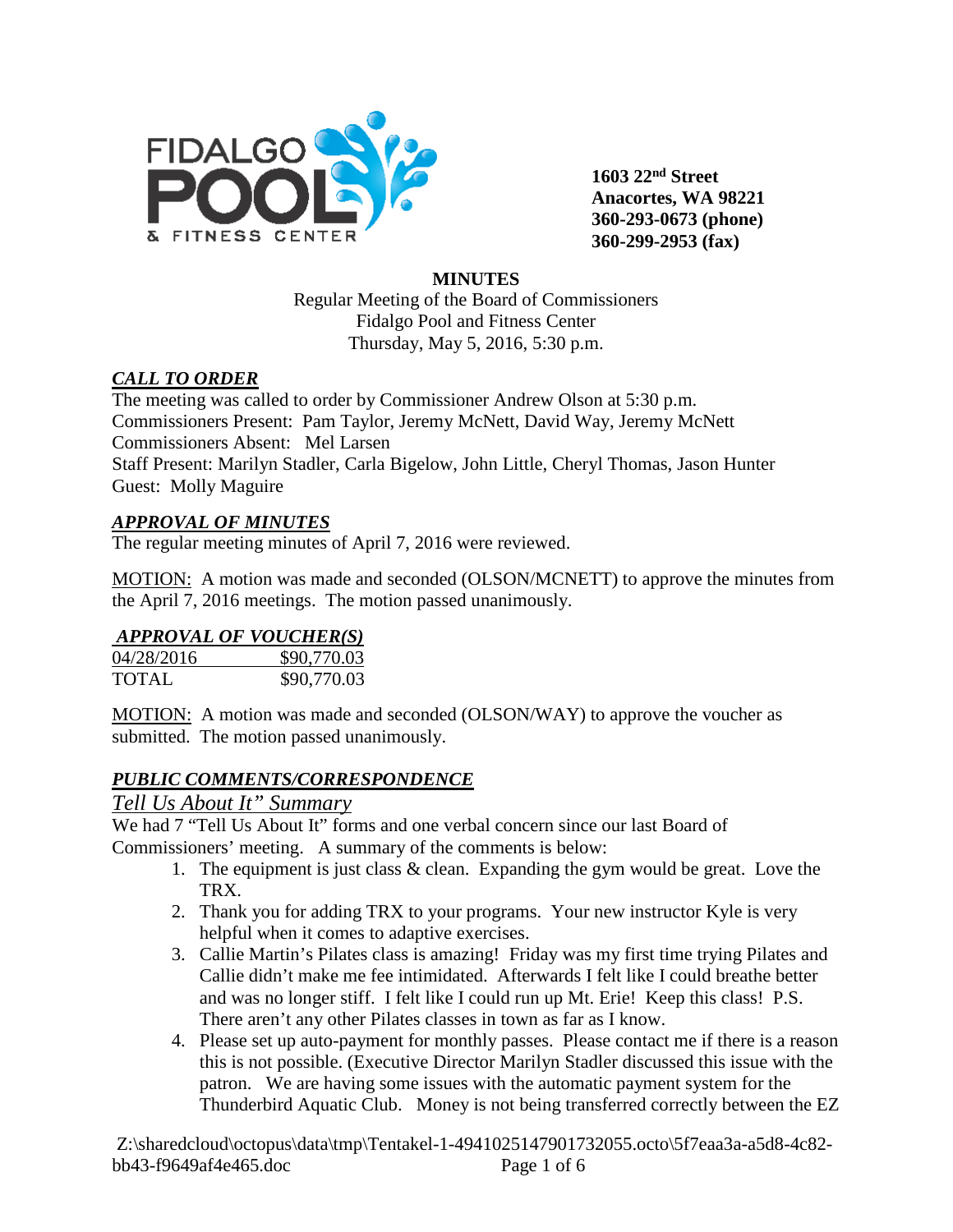facility software, the merchant provider and the bank. There are severe issues that are out of the Business Manager's control, and she has spent many hours trying to correct the problems. We are losing money with the system and are planning to discontinue the transfers if these issues cannot be resolved. (In the future, we may need to check into other options, such as different front desk software.)

- 5. The new fitness leader Amanda (I think)  $8 9$  Tuesdays & Thursdays is doing a great job. I have three recommendations, no complaints. #1. Please paint the outside wall on the left as you enter the front desk. It wouldn't take much, but would add greatly to the overall appearance. #2. Some women stand in the showers for up to 15 minutes while they socialize – What a waste of heated water! How about a sign saying something like – Please keep your shower short – help the economy of the pool and help the environment? #3. Many showerheads blast you with water – how about water saver showerheads?
- 6. Thank you for the second recumbent bike! Since it is easy on my previously fractured foot, I get to use it 5 days a week without feeling like I have to share the time. Of course, I will share if anyone else wants it! Thanks for the towels! Anyway thank you. P.S. Sure do wish more folks knew to wipe off the machines after they've sweated all over them.
- 7. On May 2, 2016, we received a verbal concern about an exterior light out in the lower parking lot. (Referred to Maintenance)
- 8. "I would like to request that you put in a security camera in the fitness room (downstairs). There are times when I exercise on the big machines out of sight of the recreation area and I'm the only one in the room. If I were to collapse no one would see me! Or hear me if the door gets closed. When I'm on the treadmill I do use the clip to stop the machine!"

# *Thunderbird Aquatic Club (TAC) – Coach Jason Hunter*

• TAC numbers are:

Home School/HS/MS: 20 Bronze: 28 Silver: 18 Gold: 15 Juniors: 30 Seniors: 4 Masters: 20 Total 111 without masters Active  $+$  or  $-3$ 

- May 4th is our fundraiser, Jason is hoping to raise \$15,000 to help raise money for new racing lines in yards, new equipment for the team and help cover the team trip cost.
- Events coming up for the Thunderbird Swim Team.
- o Spring Thunderbird May 20-22, our last big home meet. Fidalgo will see about 350 athletes in the water. The team is hoping to have about 80 strong swimmers with a good chance of taking 1st.
- o Team trip, TAC will be taking their annual team trip to Spokane June 17-20th. Last year the team took about 30 swimmers and Jason is planning on a smaller number this year. The trip occurs while school is still in session and is over graduation weekend.

*Aquatics & Fitness Report – Aquatic & Fitness Manager Carla Bigelow*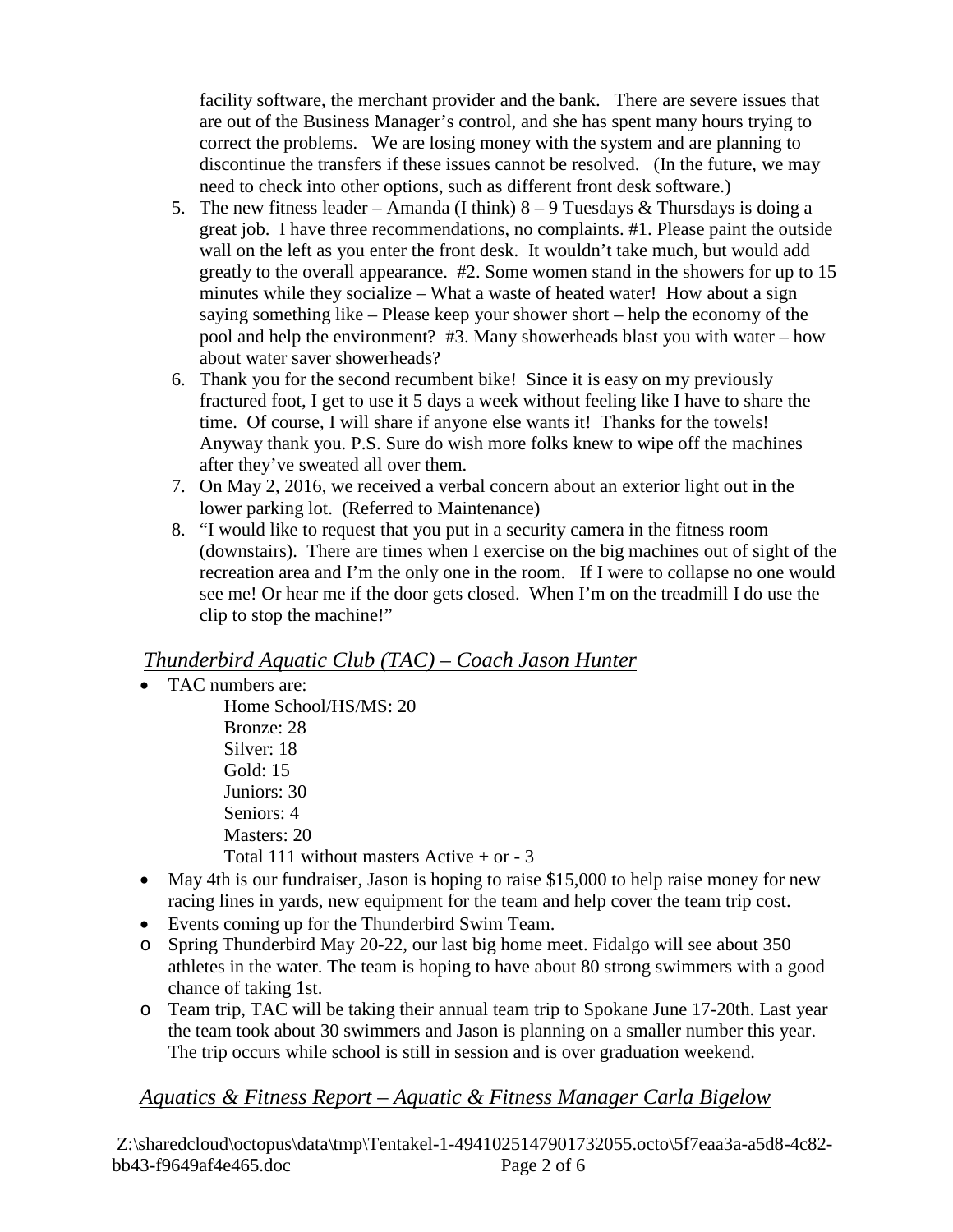- **SilverSneakers®:** In February 2016, 205 out of 721 enrollees participated for 1,325 visits. In March 2016, 209 out of 735 enrollees participated for 1,445 visits.
- **Silver&Fit®:** In February 2016, 6 out of 10 enrollees participated for 30 visits. In March 2016, 5 out of 10 enrollees participated for 57 visits.
- **At Your Best®:** In February 2016, 25 out of 38 enrollees participated for 195 visits. In March 2016, 23 out of 40 enrollees participated for 240 visits.
- **Fitness:**
- o Rearranged equipment in the Fitness Center to make room for the new Precor Recumbent Bike and for a dedicated TRX area.
- o Rogue Olympic Rack is on its way.
- o Precor Maintenance was here mid-April. All equipment checked out fine. There is a part in the AMT that is showing wear. Precor will order the replacement part for installation at their next quarterly maintenance visit.
- o Love Fidalgo items are ordered. Some have been received. Others are on the way.
- o **Classes:**
	- 1. Fitness classes are going well. Our new instructors are getting positive comments from patrons. AFM Bigelow is following class numbers closely to assess marketing and scheduling needs.

#### • **Aquatics:**

#### o **Equipment:**

1. Love Fidalgo items are ordered. Noodles and Hydro-fit items have arrived. Remaining items in transit.

#### o **Fitness Classes:**

- 1. Instructor L. Johnson has taken over the Friday 9 AM Deep H2O Intervals class
- 2. All other classes are going well.
- o **Lifeguards:**
	- 1. AFM Bigelow, AAFM Dees and LGI T. Johnson ran a Lifeguard recertification for FPFC staff April 22 & 30. A former staff member, Nicole Hendrikson, also joined the recertification class.

#### o **Instructors:**

- 1. AFM Bigelow will be leaving for the International Aquatic Fitness Conference on May 9.
- 2. AAFM Dees attended the Aquatic Exercise Association Instructor certification the weekend of April 16. She also attended a master class. She is waiting on her test results.
- 3. AAFM Dees and LG T. Johnson successfully completed their Lifeguard Instructor certification at John Vanderzicht Pool.
- 4. John Vanderzicht Pool (JVP) will be offering a Water Safety Instructor certification class in June. Some classes may be held at Fidalgo Pool. AFM Bigelow and JVP AM Miller are working together on this. Several FPFC swim instructors are interested in taking this class.

#### o **Swim School:**

1. Spring Session II began May 2. Many classes are full. AFM Bigelow added a morning Water Wiggles class, a midday Mixed Levels class and an afternoon Learn to Swim 2 class to meet the needs of several patrons.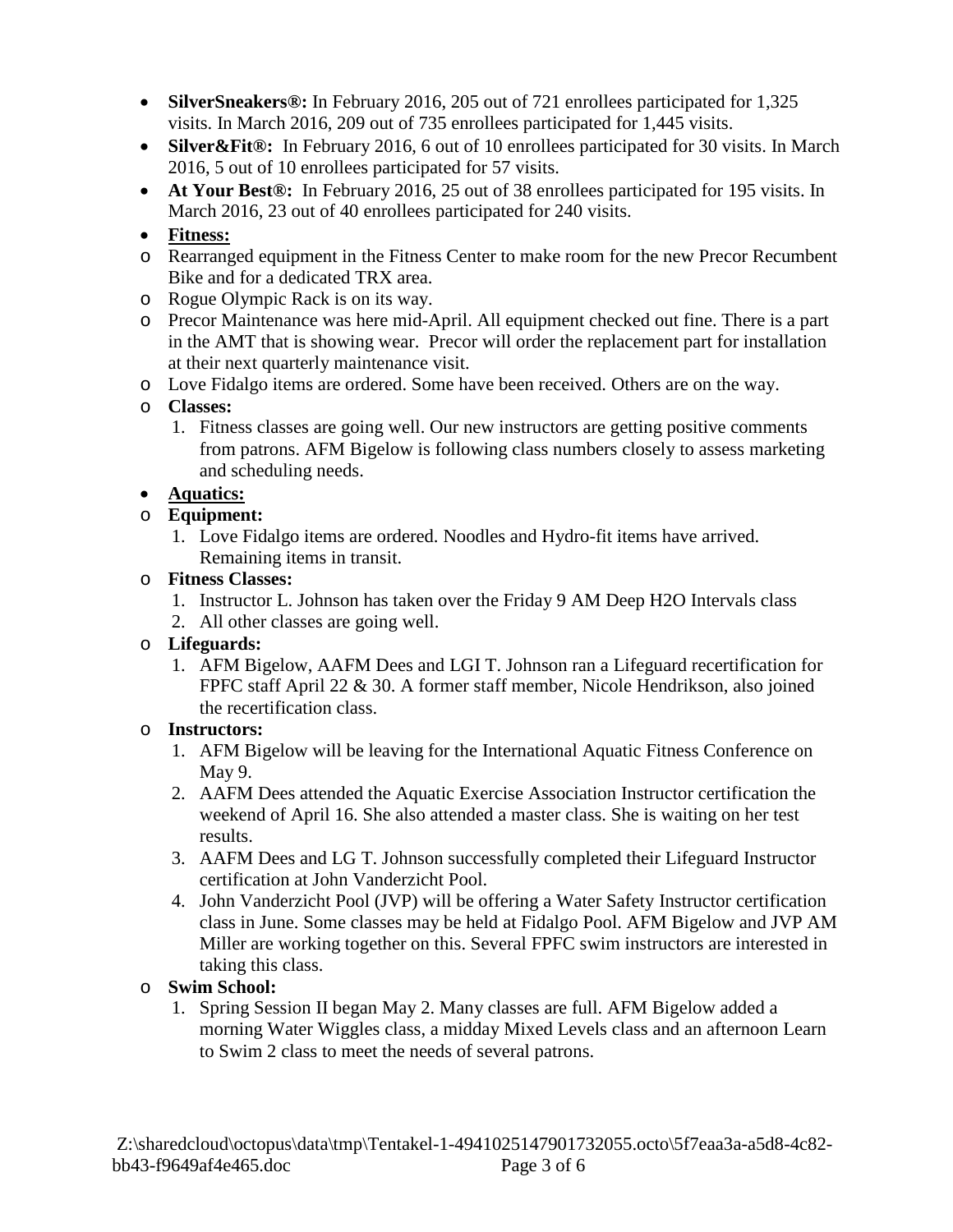# *Administration – Executive Director Marilyn Stadler & Business Manager Cheryl Thomas*

• The Active Military Program for March 2016 was 67 visits by 27 different participants, 453 visits YTD. The usage by military families for March was 79 visits.

| <b>Month</b>     | # of Visits | <b>Month</b>     | # of Visits |
|------------------|-------------|------------------|-------------|
| October 2014     | 53          | October 2015     | 89          |
| November 2014    | 34          | November 2015    | 72          |
| December 2014    | 46          | December 2015    | 84          |
| January 2015     | 23          | January 2016     | 80          |
| February 2015    | 49          | February 2016    | 61          |
| March 2015       | 97          | March 2016       | 67          |
| April 2015       | 72          | April 2016       |             |
| May 2015         | 72          | May 2016         |             |
| June 2015        | 48          | June 2016        |             |
| <b>July 2015</b> | 69          | <b>July 2016</b> |             |
| August 2015      | 86          | August 2016      |             |
| September 2015   | 69          | September 2016   |             |
| <b>TOTAL</b>     | 718         | <b>TOTAL</b>     | 453         |

- Other statistics:
- 1. The FPFC total number of visits for March 2016 was 4,265 and Year-to-Date was 12,201. The FPFC total number of visits for March 2015 was 4,331 and March 2015 Year-to-Date was 11,801. These statistics also don't include the visits from Physical Therapy patrons, swim meet participants or rentals.
- Fidalgo Pool Forum has not received any interest.
- Twenty- four people have registered on-line since the promotion started (1 Guemes, 3 Oak Harbor, 1 La Conner, 1 Mount Vernon and the rest were from Anacortes).
- Beginning April 20, 2016 the Samish Tribal Community are paying up front for tribal members. Everyone must show their tribal identification before being allowed admission.

## *Maintenance – John Little*

- We received one bid to repair the damaged chain link fence (from the fallen tree) at the SE corner of the pool. We are obtaining more bids before making the repair.
- Installed the requested GroupX bracket on a wall of the lower fitness area.
- Installed the requested hand sanitizer dispensers in the upper  $\&$  lower fitness areas.
- The roofs and gutters were cleaned and moss removed and treated on the rental house south of the pool.
- Removed the moss from the wood fences east of the pool.

#### *Investments*

- \$186,204.61 will mature August 1, 2016.
- \$40,000.00 will mature July 31, 2016
- We have a total of \$226,204.61 in investments.

## *Financial Reports*

Z:\sharedcloud\octopus\data\tmp\Tentakel-1-4941025147901732055.octo\5f7eaa3a-a5d8-4c82 bb43-f9649af4e465.doc Page 4 of 6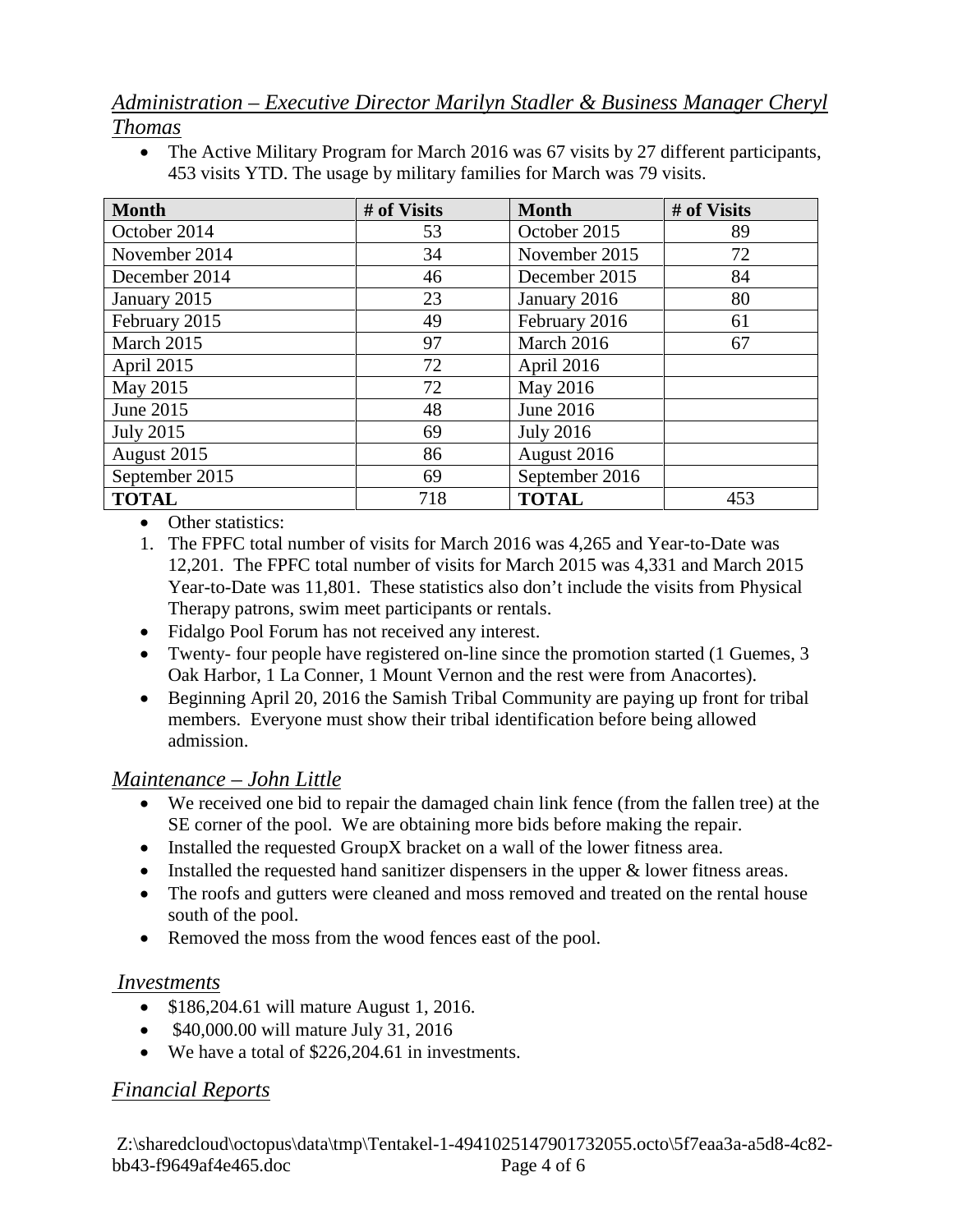Levy net income based on QB for March 2016 – \$29,833.70 and YTD – (\$28,653.52). Remember we do not accrue levy dollars; we actually report funds as received. Our first major levy release this year is in April. Program net income for March – \$23,749.34 and YTD - \$41,580.98. Gross income for programs is listed below:

| <b>DEPARTMENT</b>     | <b>FISCAL YEAR MARCH</b> |          | <b>MARCH</b>    | <b>MARCH</b> | <b>MARCH</b>    |
|-----------------------|--------------------------|----------|-----------------|--------------|-----------------|
|                       |                          | 2016     | <b>YTD 2016</b> | 2015         | <b>YTD 2015</b> |
| <b>Aquatics</b>       | Jan $1 - Dec 31$         | \$32,062 | \$62,795        | \$25,237     | \$55,956        |
| <b>Swim Lessons</b>   | Jan $1 - Dec 31$         | \$6,218  | \$19,114        | \$8,732      | \$22,979        |
| <b>Youth Aquatics</b> | Sept $1 - Aug 31$        | \$9,662  | \$60,977        | \$9,652      | \$65,375        |
| <b>Fitness Center</b> | Jan $1 - Dec 31$         | \$6,915  | \$21,151        | \$6,289      | \$19,213        |

### *Old Business*

## • **Landscaping Committee**

- o Molly Maguire presented her landscaping plan for the northwest end of the fitness center that includes leveling off the area, fixing the sidewalk and planting native shrubs and trees.
- o She provided the Board with a \$41,460 concrete walkway revision and plant estimate that included labor at prevailing wage.
- o She explained that we would need a permit from the City of Anacortes if we use the cubic feet filler as suggested. The permit cost is not included in the estimate.
- o There was a discussion concerning the non-functioning light in the project area. Maintenance Manager John Little would need to investigate if the power to that light is still available.
- o The best time to complete the project is in the fall, such as in September.
- o The Commissioners would like to see a plan to improve the front landscaping of the building that has a grass area for youth to play in the summer time.
- o The Commissioners would like to scale down the cost of the northwest project. The sidewalk repair is essential, but could we have less fill and plants?
- o Commissioner McNett would like to see Kinnikinnick planted around the top of the north crevice.
- o Ms. Maguire will revise the plans.
- o The plan revision will be reviewed by the Maintenance Committee to determine if cost is acceptable to obtain Board approval to proceed.

## • **Training & Certification Policy**

o Commissioner Taylor reviewed the Training & Certification Policy and Resolution 313**.** A motion was made and seconded (OLSON/WAY) to approve Resolution 313 as submitted. The motion passed unanimously.

## • **First LRP (CMIP) Public Workshop**

- o The first public workshop on the Fidalgo Pool & Fitness Center survey was on Saturday, April 16, 1- 3 pm. Five members of the public attended.
- $\circ$  The next workshop is scheduled for Thursday, May 12, 5 7 pm in the pool's conference room. It was decided to have Christine Mathes facilitate the workshop instead of one of the Commissioners or managers.
- **Other**